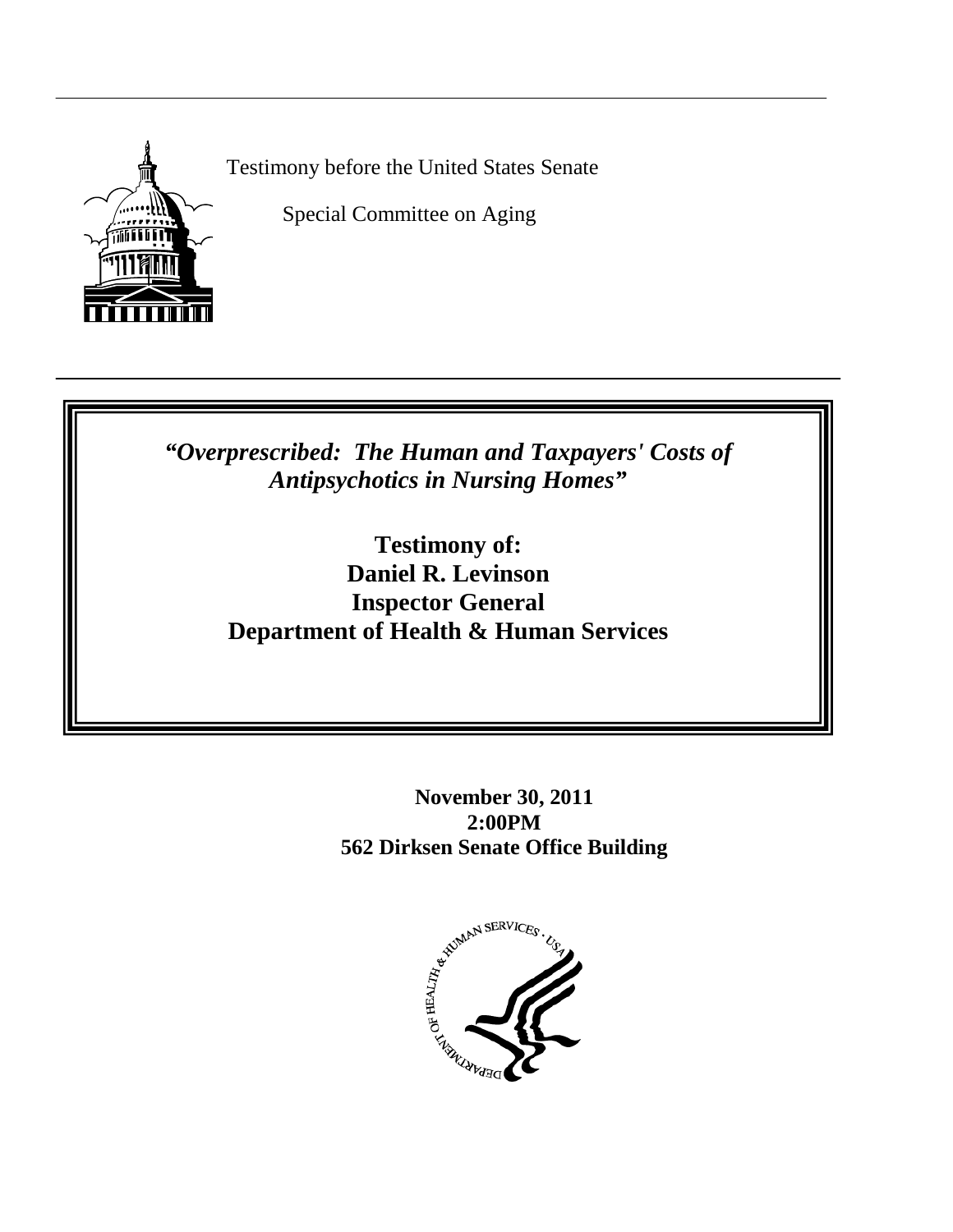Good afternoon, Chairman Kohl, Ranking Member Corker, and other distinguished Members of the Committee. I am Daniel Levinson, Inspector General of the U.S. Department of Health and Human Services (HHS or the Department). Thank you for the opportunity to testify about the HHS Office of Inspector General's (OIG) work relating to the use of antipsychotic drugs in nursing homes.

\_\_\_\_\_\_\_\_\_\_\_\_\_\_\_\_\_\_\_\_\_\_\_\_\_\_\_\_\_\_\_\_\_\_\_\_\_\_\_\_\_\_\_\_\_\_\_\_\_\_\_\_\_\_\_\_\_\_\_\_\_\_\_\_\_\_\_\_\_\_\_\_\_\_\_\_\_\_

Two recent OIG reports raise concerns about the use of atypical antipsychotic drugs<sup>[1](#page-1-0)</sup> by elderly nursing home residents, particularly those with dementia.<sup>[2](#page-1-1)</sup> We hired psychiatrists expert in treating elderly patients to review a sample of medical records. Their review revealed the following:

- 14 percent of nursing home residents, or nearly 305,000 patients, had Medicare claims for atypical antipsychotic drugs.
- Half of these drug claims should not have been paid for by Medicare because the drugs were not used for medically accepted indications.
- For one in five drug claims, nursing homes dispensed these drugs in a way that violated the Government's standards for their use. For example, the prescribed dose was too high, or residents were on the medication for too long.
- Part D prescription drug plan (PDP) sponsors lack access to the information necessary to ensure appropriate reimbursement of Part D drugs, including antipsychotics.

These findings indicate that Medicare is paying for drugs that it should not and Part D prescription drug plans are not able to adequately prevent inappropriate payments for drugs, including antipsychotics, for uses that do not meet coverage requirements. In addition, nursing homes often fail to comply with regulations designed to prevent overmedication of these powerful and at times dangerous drugs.

OIG's reports also found that atypical antipsychotics are frequently prescribed "off-label," that is, for uses that are not approved by the Food and Drug Administration (FDA). FDA has imposed a strong safety warning on atypical antipsychotics, emphasizing an increased risk of death when used by elderly patients with dementia. Yet we found that the large majority of claims for atypical antipsychotics were for elderly patients with dementia. These findings are also troubling given that there is ample evidence that some drug manufacturers have illegally marketed these drugs for off-label use.

<span id="page-1-0"></span><sup>&</sup>lt;sup>1</sup> "Atypical antipsychotic drugs" refers to second-generation antipsychotic drugs developed to treat psychoses and/or mood disorders.

<span id="page-1-1"></span><sup>2</sup> *Medicare Atypical Antipsychotic Drug Claims for Elderly Nursing Home Residents* (OEI-07-08-00150), issued May 2011. Available online at <http://oig.hhs.gov/oei/reports/oei-07-08-00150.pdf>.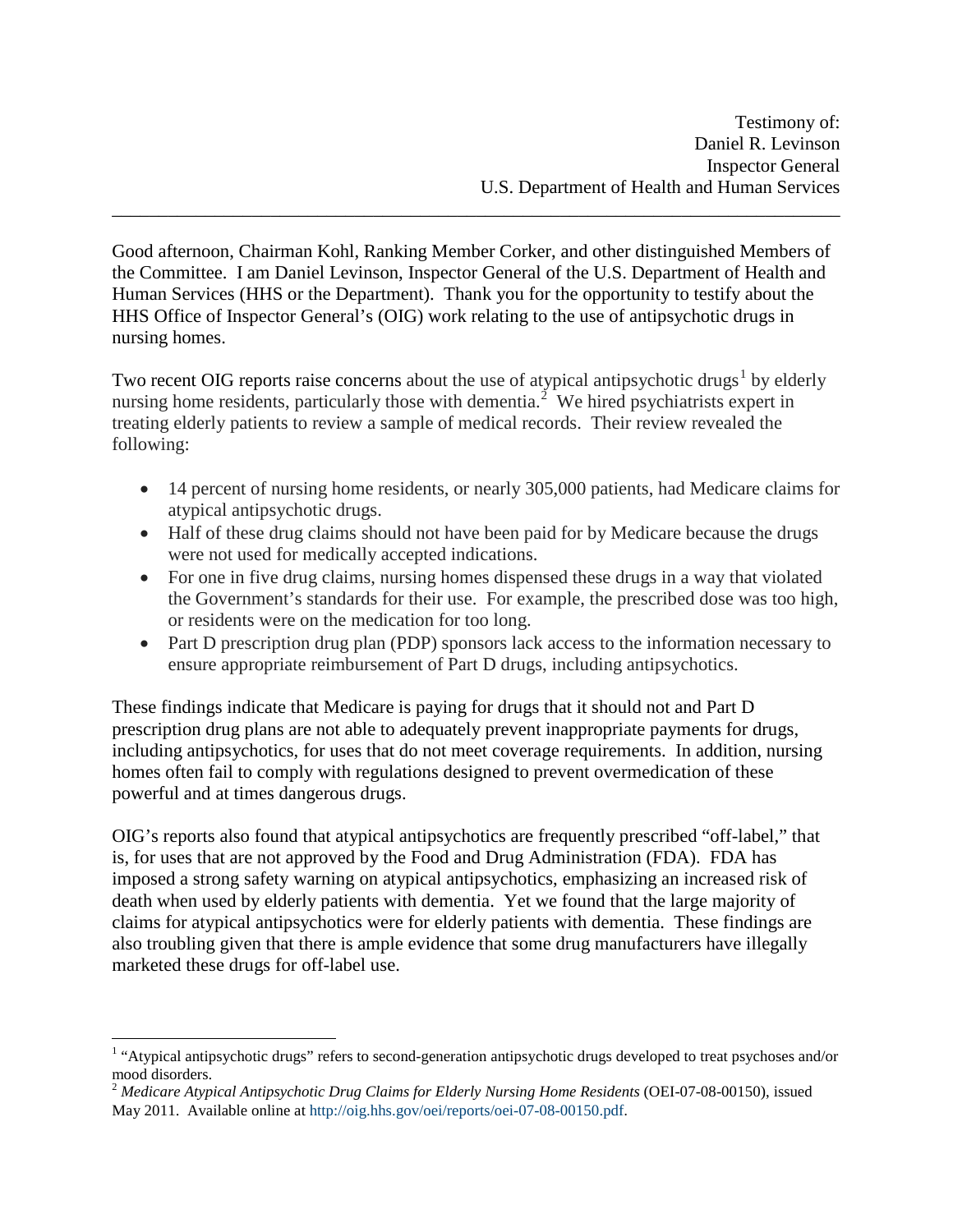Taken collectively, our findings raise concerns about whether atypical antipsychotic drugs are being prescribed and monitored appropriately. The Federal Government, health care providers, and families of nursing home residents all have roles to play in addressing these issues.

# *Half of Medicare Atypical Antipsychotic Drug Claims for Nursing Home Residents Did Not Meet Reimbursement Criteria*

Atypical antipsychotic drugs that are provided to Medicare beneficiaries, including residents in nursing homes, are generally covered by the Medicare Part D program. Although physicians can prescribe drugs for any indications, to qualify for Medicare Part D reimbursement, the drugs must be used for medically accepted indications. These indications include both the uses approved by FDA and those uses (including off-label uses) supported by one or more citations in the compendia specified in the Social Security Act or designated by the Secretary.

### *Claims amounting to almost \$116 million did not meet Medicare coverage requirements for medically accepted indications*

Based on review of a sample of medical records by expert psychiatrists, OIG determined that almost 723,000 of the 1.4 million atypical antipsychotic drug claims for elderly nursing home residents in the first half of 2007 did not comply with Medicare reimbursement criteria because they were not used for medically accepted indications. This high payment error rate may be partly due to PDP sponsors' lack of access to information necessary for appropriate reimbursement of Part D drugs.

### *PDP sponsors lack the information necessary to ensure that Part D drugs claims, including those for antipsychotics, meet coverage requirements*

The Centers for Medicare & Medicaid Services (CMS) requires PDP sponsors to ensure that Medicare reimbursement for Part D drugs is limited to medically accepted indications. PDP sponsors employ a number of strategies to prevent inappropriate payments for drugs, including prepayment edits, prior authorization, and post-payment review. However, PDP sponsors often cannot determine whether a given drug claim was prescribed for a medically accepted indication, because:

- Prescriptions and claims data lack diagnosis information. Without medical record review, reviewers cannot routinely determine why drugs were prescribed.
- FDA label and compendia listings at the time of the dispensing, not at the time of review, govern eligibility for coverage. Compendia listings can change as frequently as every quarter. For retrospective review, PDP sponsors lack archival information to all compendia to determine what indications were listed at the time a drug was dispensed.

PDP sponsors have reported to OIG that they do not routinely collect diagnosis information because CMS does not require diagnoses as a data element for Part D claims. PDP sponsors do not generally collect diagnoses for Part D claims from pharmacies because it is not standard practice for prescribers to provide them the diagnoses. Without diagnosis information on a Part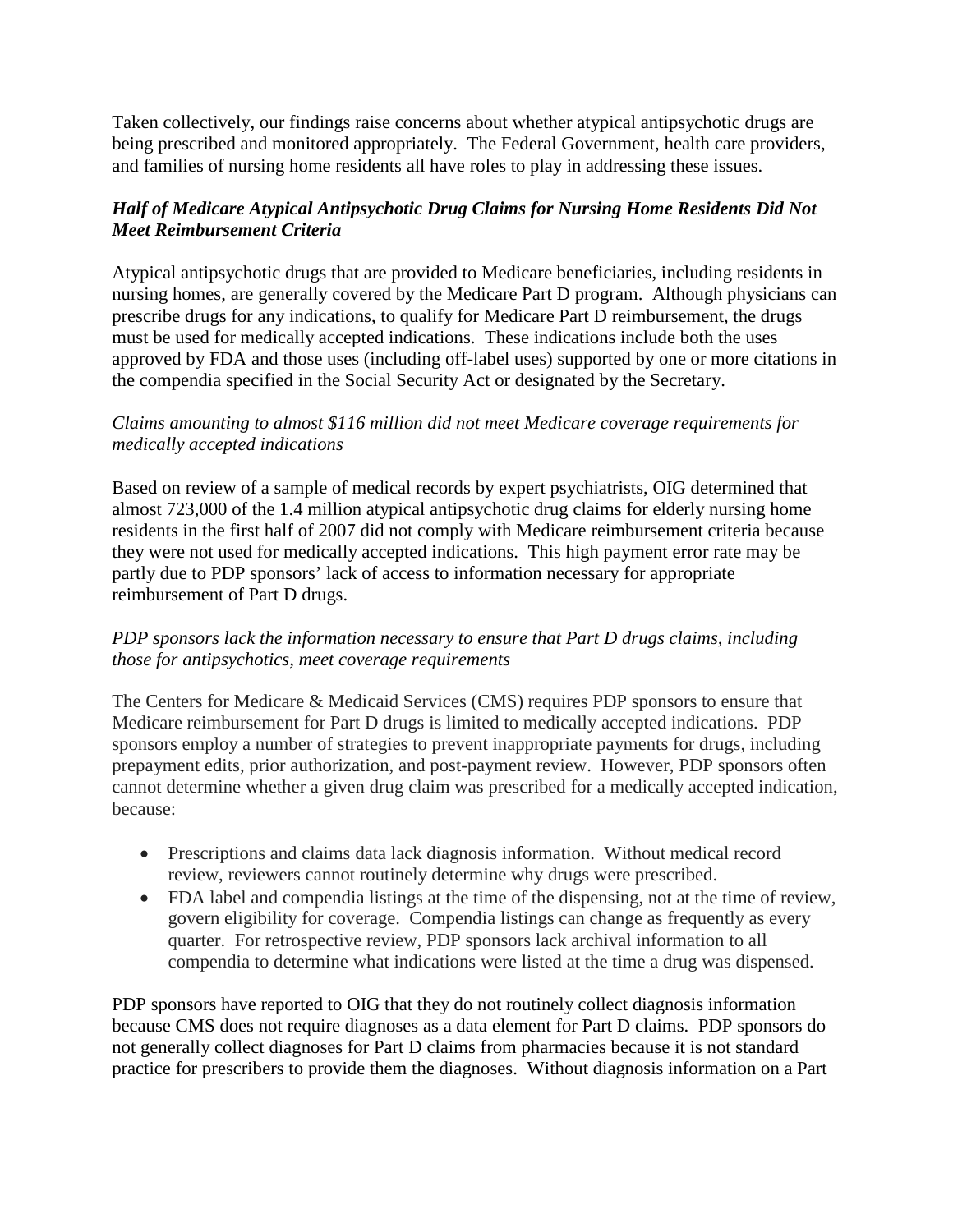D claim, determining whether a drug was provided for a medically accepted indication, and therefore was reimbursable by Medicare, is not possible using claims data alone. Sponsors reported to us that they do collect diagnosis information when using prior authorization, a utilization management tool that requires medical justification for covering a drug claim. The PDP sponsors indicated that prior authorization is the best tool that they currently have to compare the diagnosis provided by the prescriber to the medically accepted indications contained in the compendia. However, because antipsychotics are one of the six protected drug classes under Part D, the PDP sponsors indicated that they use prior authorization for antipsychotics only in limited circumstances.

PDP sponsors also reported using post-payment review as a general safeguard to prevent fraud and abuse. However, these reviews do not commonly focus on medically accepted indications. PDP sponsors reported that they have real-time access to all compendia, but do not have access to historical data. Because one of the compendia is published quarterly, it is possible that information about a particular drug may be updated between the time a drug is provided and the time payment review is conducted.

OIG has recommended that CMS facilitate PDP sponsors' access to information necessary to ensure accurate reimbursement of Part D claims. For example, expansion of the required data elements for Part D claims to include diagnosis codes could help both drug plan sponsors and CMS ensure that a drug is used for an FDA-approved indication or a medically accepted indication supported by the compendia. CMS did not concur with this recommendation, and in its comments on our report noted that Congress did not mandate diagnosis information on Part D claims. CMS has also stated that it does not have statutory authority to require physicians to include diagnosis information on prescriptions, which are generally governed by State law.

#### *Antipsychotics Are Prescribed in Violation of Nursing Home Quality and Safety Standards*

As a condition of participation in Medicare, nursing homes must comply with Federal nursing home quality and safety standards. One standard requires that nursing home residents' drug regimes be free from unnecessary drugs, which CMS defines as those that are used: (1) in excessive dose; (2) for excessive duration; (3) without adequate monitoring; (4) without adequate indications for use; or (5) in the presence of adverse consequences that indicate that the dosage should be reduced or discontinued.

Nursing homes' failure to comply with Federal standards regarding unnecessary drugs may affect their participation in Medicare because they would no longer be meeting their conditions of participation. However, nursing homes' noncompliance with these standards does not cause Medicare payments for the individual drug claims to be erroneous.

### *Twenty-two percent of the atypical antipsychotic drugs claimed were not administered in accordance with CMS standards regarding unnecessary drug use in nursing homes*

For the 6-month review period, OIG determined that for more than 1 in 5 claims (or 317,971 of the 1.4 million Medicare claims), atypical antipsychotic drugs were administered in ways that did not meet CMS standards for drug regimens in nursing homes. Forty-two percent of these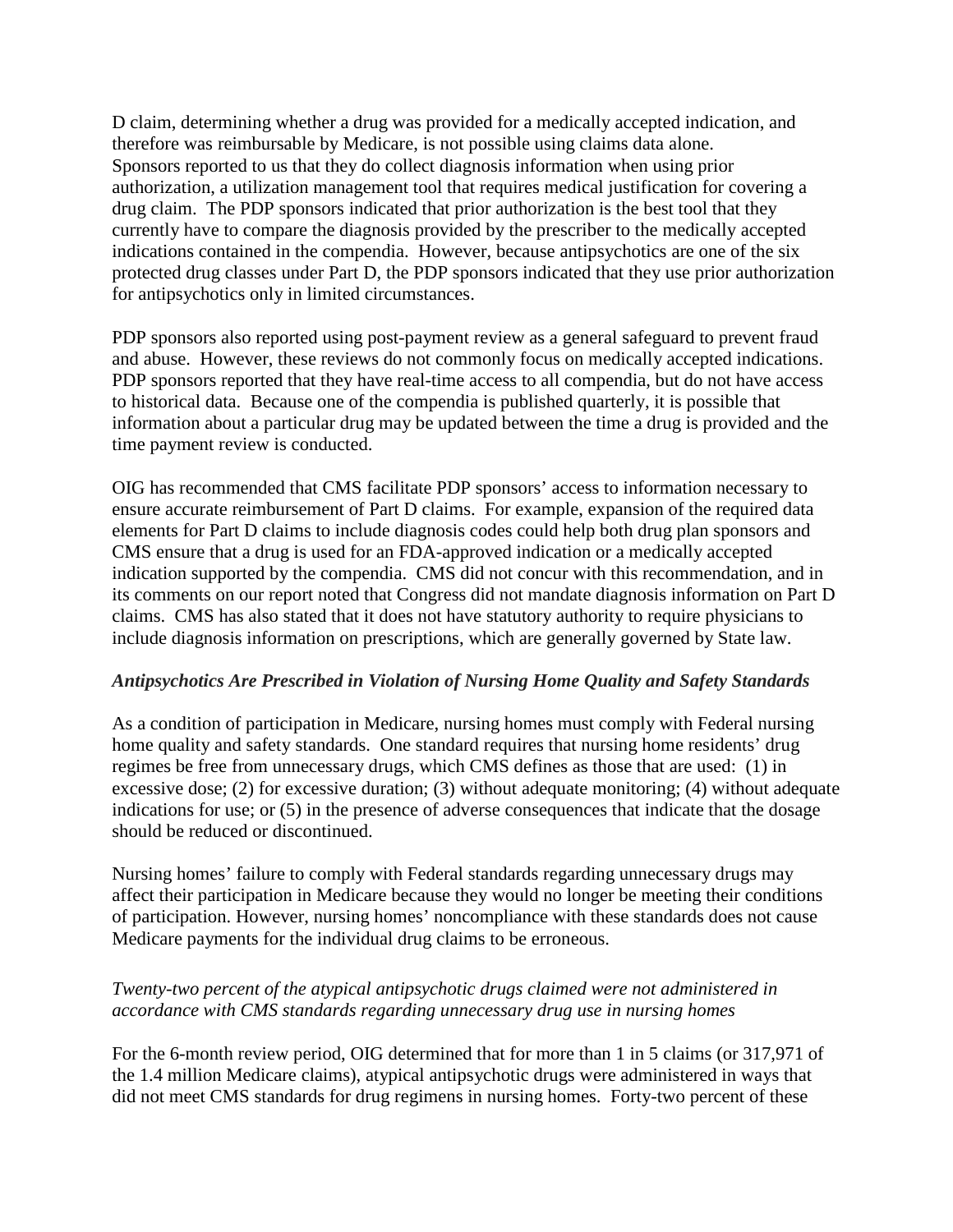claimed drugs did not comply with CMS standards for more than one reason (e.g., the drug was in an excessive dose and for an excessive duration).

Failure to comply with CMS standards regarding unnecessary drugs may indicate that nursing homes are not adequately ensuring residents' health and safety. Our medical experts noted instances where nursing home beneficiaries were given antipsychotics to control symptoms like agitation without first receiving a workup to assess whether the symptom might be a sign of another treatable condition. For example, in one case, a workup of an agitated patient would have detected a urinary tract infection. Instead of properly diagnosing the urinary tract infection and treating it with antibiotics, the patient was given antipsychotic drugs to control the agitation.

# *The Vast Majority of Antipsychotic Drug Use in Nursing Homes Was Off-Label or Against Black Box Warning*

FDA approves drugs based on scientific proof of safety and effectiveness for specific uses. If FDA determines that a drug's health benefits for its intended use outweigh its known risks, then it approves the drug for marketing for that use. After FDA approves a drug to be marketed for a specific use, then physicians are permitted to prescribe the drug for other uses. This practice is not uncommon and is referred to as off-label use. Medicare pays drug claims for off-label use, provided that the use is an accepted medical indication (i.e., supported by one or more citations in a designated compendia). However, although physicians may prescribe off-label, drug manufacturers are not permitted to promote off-label uses of their drugs.

FDA also reviews scientific evidence to determine what warnings a drug must carry. If a drug manufacturer or FDA determines that an approved drug may produce severe or life-threatening risks, then FDA requires that the manufacturer include a boxed warning (also referred to as a black-box warning) on the product's labeling to warn prescribers and consumers of these risks. Nevertheless, physicians are permitted to prescribe a drug for a patient with a condition specified in a boxed warning if such a treatment therapy is warranted in their clinical judgment. Atypical antipsychotic drugs carry a black-box warning emphasizing an increased risk of death when used in elderly people with dementia.

### *Some manufacturers have illegally marketed antipsychotics for patients with dementia*

Despite the fact that elderly dementia patients who are treated with atypical antipsychotics face an increased risk of death, ample evidence exists that some drug companies have illegally marketed their products toward this vulnerable population for off-label uses. For example, with the sales slogan "5 at 5," Eli Lilly promoted its atypical antipsychotic, Zyprexa, for the treatment of elderly patients with sleep problems, behavioral issues, and dementia. The company directed its sales representatives to tell doctors that giving 5 milligrams of the drug at 5 pm would help their patients sleep. In January 2009, Eli Lilly agreed to plead guilty and paid \$1.4 billion for the illegal promotion of Zyprexa. Several other pharmaceutical companies have settled Government allegations that they improperly promoted their antipsychotic drugs for unapproved uses and/or have paid kickbacks to influence prescribing. Drug companies have paid more than a billion dollars to resolve civil and criminal liability for illegally marketing these drugs. Even after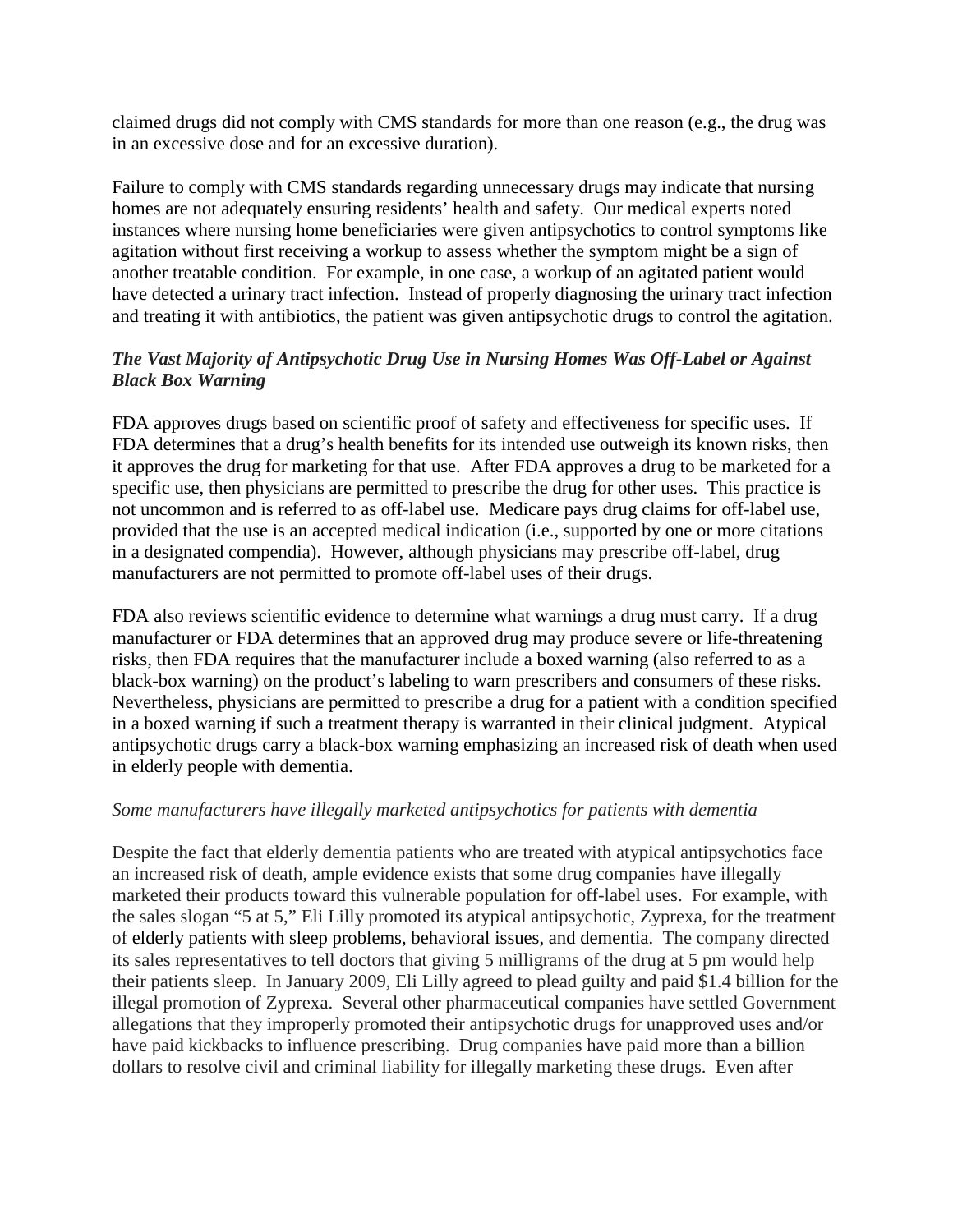government action stops these illegal marketing campaigns, their effect on prescribing patterns may be long-lasting and difficult to undo.

### *Off-label use and use of atypical antipsychotics for patients with dementia were prevalent among nursing home residents*

Based on a review of a sample of medical records by medical experts, OIG determined that 83 percent of Medicare claims for atypical antipsychotic drugs for elderly nursing home residents were prescribed for off-label uses. Eighty-eight percent of atypical antipsychotic drugs claims were for residents with dementia, the condition specified in the boxed warning.

Physicians are permitted to prescribe drugs for off-label conditions or in the presence of the condition(s) specified in the FDA boxed warning. Such prescribing may be medically appropriate despite the risks – in fact, off-label prescribing is common for many classes of drugs.

However, our findings raise concerns. Through our enforcement and compliance monitoring activities, OIG has identified inappropriate use of psychotropic medications for nursing home residents as a risk area in at least two ways—inappropriate uses such as those identified through OIG's work may violate the prohibition against inappropriate use of chemical restraints and the requirement to avoid unnecessary drug usage. OIG has issued guidance to nursing facilities on risks related to psychotropic medications (a category which includes antipsychotics).<sup>[3](#page-5-0)</sup> These risks include:

- use for staff convenience rather than providing appropriate non-pharmacological interventions;
- use without first determining the causal and contributing factors of the behavior;
- lack of specific and individualized care plans;
- lack of continued monitoring of the need for or the amount of the medication; and
- inappropriate admission of residents with mental health diagnoses that the facility is not prepared to treat.

In light of these risks, we recommended that nursing facilities ensure there is an adequate indication for the use of the medication and should carefully monitor, document, and review the use of each resident's psychotropic drugs.

### *Recommendations to Protect Nursing Home Patients From Unnecessary Drug Use*

Medication therapy for nursing home residents is often complex. Many residents have multiple conditions that require management with multiple medications, as well as non-pharmacological interventions. Most physicians and nursing homes dispense antipsychotic drugs with the best interests of patients in mind. Physicians are permitted to prescribe drugs for unapproved indications, even in light of a black-box warning, but should use their best clinical judgment to determine that the benefits outweigh the risks.

<span id="page-5-0"></span><sup>&</sup>lt;sup>3</sup> OIG's Supplemental Compliance Program Guidance for Nursing Facilities is available online at: [http://oig.hhs.gov/compliance/compliance-guidance/docs/complianceguidance/nhg\\_fr.pdf.](http://oig.hhs.gov/compliance/compliance-guidance/docs/complianceguidance/nhg_fr.pdf)